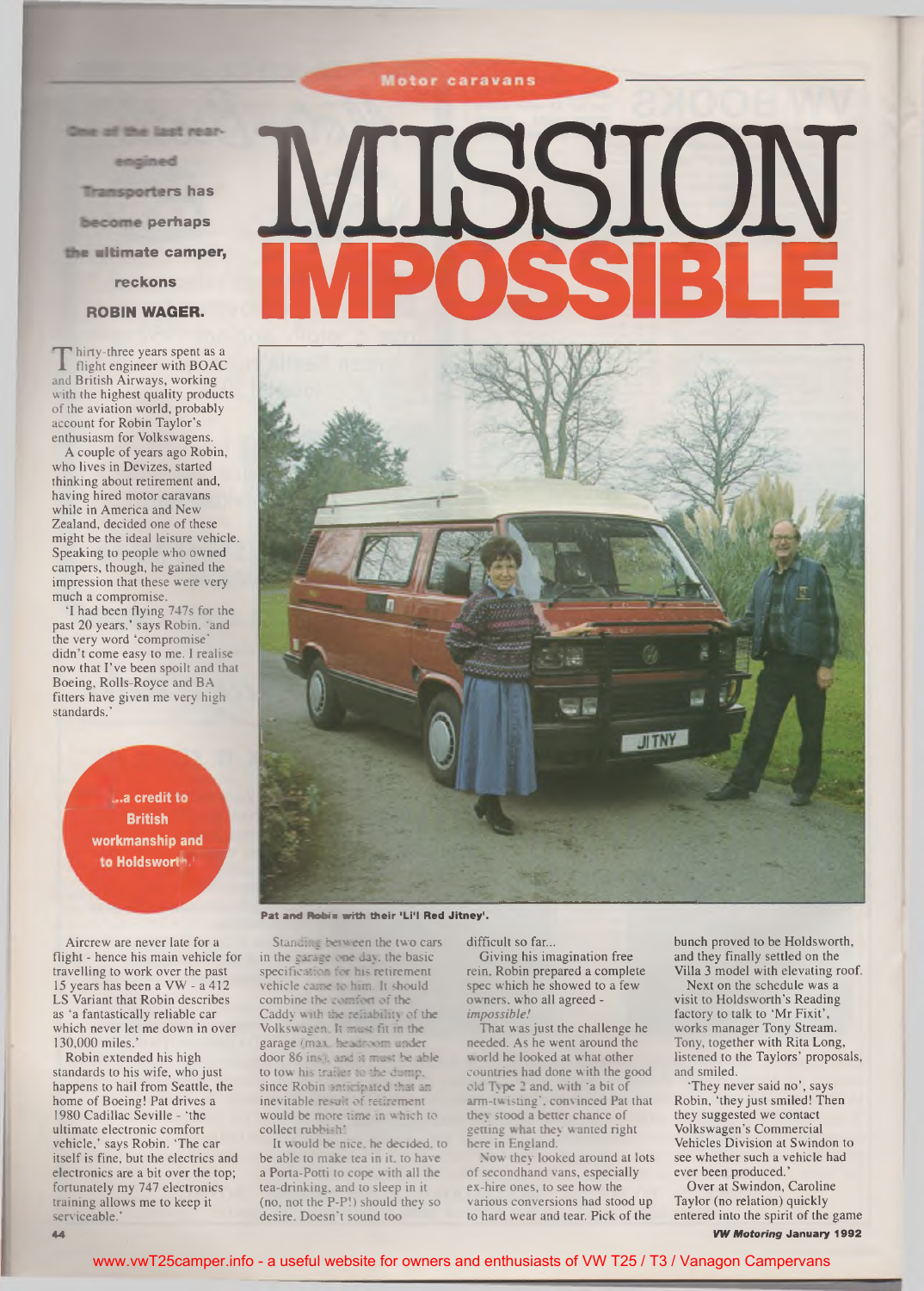### **Motor caravans**

the must people appeared to **\*Bik Robin was joking) and traduced** lots of M' numbers for *d* the options they knew about. **Room** took these with him to America, Germany and South **Africa** and managed to find a few more that even Swindon hadn't **heard** of!

A few more trips round the **world, chatting to all the experts, produced** the general opinion **that,** having built over six million examples of the Type 2, VW must have got it fairly right.

Robin was about a year from retirement when they announced **the** end of the rear-engined Transporter and its replacement by the T4 'Eurovan'.

"Imagine my dilemma', he says. 'Here I was, intending to pay for my van out of the lump sum I would receive on retirement, and that was still a year away!' Had he known how long it was all to take, he needn't have worried...

Enter at this stage Caroline Taylor's boss at Swindon, Richard Noy, another man who enjoys a challenge, and without whom it would all have been impossible.

Robin produced his spec and Richard faxed it to Germany. The factory replied, 'Which of these options does the customer want?' 'All of them', responded Richard. At this point, Robin swears there was a small puff of smoke from the fax machine.

'Impossible!' said Germany, eventually. 'No such word as far as this customer is concerned!' retorted Richard Noy.

'After all,' says Robin, 'they listed 2.1 fuel-injected engine, automatic gearbox, cruise control, air-conditioning, ABS brakes, central locking, power steering and brakes, tinted glass, electric and heated mirrors, towing package with uprated cooling system, Caravelle style seats etc, so I didn't see why I couldn't have any of them...

To cut a lot of faxes short, Richard Noy managed to get the factory to agree to incorporate all the options into one van, and the order was placed. 'Ironic, isn't it?' says Robin. 'Practically the last of the old vans off the production line was the first and only one to have all the options fitted!'

Many months later the van, complete with factory options, arrived at Richard Holdsworth's in Reading, where Tony Stream sat down with an economy-sized bottle of aspirin to pore over the customer's 'unusual' spec.

Realising that there would be some problems affecting the

*VW M otoring* **January 1992**

**Above: Bull bars w ere Pat's idea, and give the van a 'go-anyw here' look.**

**Right: Caravelle-style seats have genuine VW infill bolsters for head restraints. U pholstery is extrem ely im pressive. Dash top is fitted with a W ebb's storage tray. Below: Original air-con trunking ran down centre of roof. To allow for elevating roof, Holdsw orths diverted the central part of the conduit. Robin has m ade his own electrical hook-up points in order to get the com binations he wanted.**

layout, Tony invited the Taylors over to discuss things. The airconditioning trunking, for example, ran right down the middle of the roof, where the pop-up version was to go! Second battery? No problem,

put it under the passenger seat.



**JITN** 



Ah - ABS control valve already there! In the engine bay as on the Diesel? Airconditioning compressor in the way! How about behind the wardrobe? Great - easy to get at for maintenance, and even for jump-starting others less fortunate (why didn't they fit it there for the past umpteen years?)

Says Robin: 'Tony Stream never stopped smiling, and never said 'impossible'- he just sorted it all out. We've even ended up with full air-conditioning front and rear - something that well known German converter doesn't offer even for the American market!'

Although Robin had already retired by the time the van was ready for delivery, he and Pat